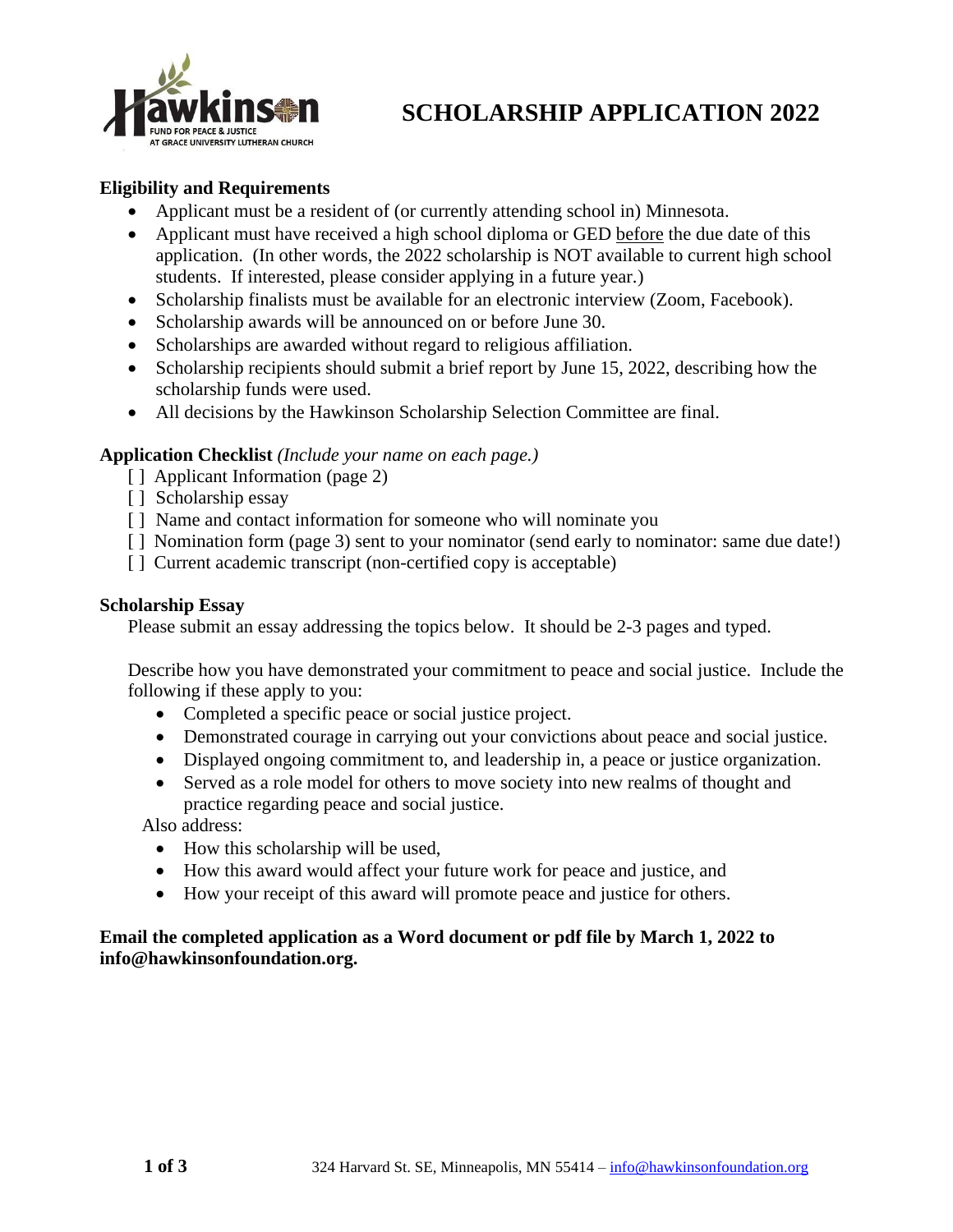

## **APPLICANT INFORMATION**

| <b>Full name</b>                                                |                                  |
|-----------------------------------------------------------------|----------------------------------|
| <b>Birth date</b>                                               |                                  |
| <b>School E-mail address</b>                                    |                                  |
| <b>Personal E-mail address</b>                                  |                                  |
| <b>Preferred phone</b><br>$\Box$ Home $\Box$ Mobile $\Box$ Work |                                  |
| <b>Current mailing address</b>                                  |                                  |
| <b>Permanent mailing</b><br>address (if different)              |                                  |
| <b>Current school</b>                                           |                                  |
| School you will attend<br>during fall 2022                      |                                  |
| Degree program                                                  | <b>Expected graduation date:</b> |
| Time period for which<br>you would use scholarship              |                                  |
| <b>Previous education</b>                                       |                                  |
| Past awards,<br>scholarships, honors<br>you have received       |                                  |

**I attest that all information included with this application is accurate, current and complete.**

**\_\_\_\_\_\_\_\_\_\_\_\_\_\_\_\_\_\_\_\_\_\_\_\_\_\_\_\_\_\_\_\_\_\_\_\_\_\_\_\_\_\_\_\_\_\_\_\_ \_\_\_\_\_\_\_\_\_\_\_\_\_\_\_\_\_\_\_\_**

**Signature** Date